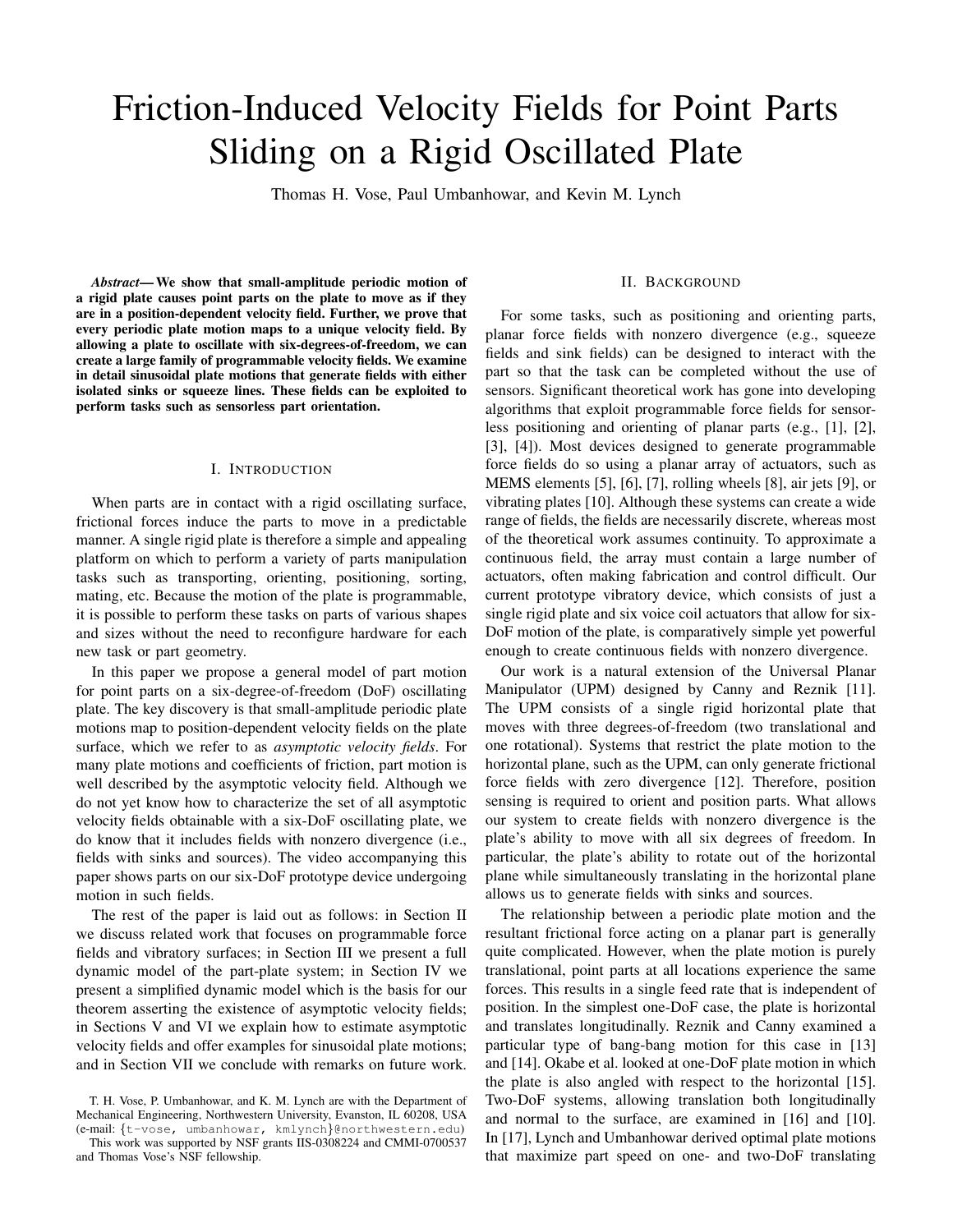rigid plates. The three-DoF UPM is capable of generating certain position-dependent force fields [12] including localized ones [18].

In [19] we first demonstrated that fields with nonzero divergence can be created with a six-DoF rigid plate that oscillates periodically. This paper extends that work in three ways: it formally defines asymptotic velocity, it proves that every periodic plate motion maps to a unique asymptotic velocity field, and it introduces new plate motions that simplify the way some of the fields in [19] can be generated.

## III. SYSTEM MODEL

#### *A. Plate Kinematics*

Consider a rigid plate undergoing small-amplitude vibration. We define three coordinate systems: a fixed inertial frame  $W$ , a local frame  $S$  attached to the origin of the plate, and an inertial frame  $S'$  instantaneously aligned with  $S$  (Figure 1). The z-axis of  $W$  is in the direction opposite the gravity vector, which is represented as  $\mathbf{g} = [0, 0, -g]^T$  in the W frame. The  $z<sub>S</sub>$ -axis of S is perpendicular to the plate surface.

We choose to describe the kinematics of the plate in the  $W$ frame. The configuration of the plate is given by

$$
\left[\begin{array}{cc} \mathbf{R} & \mathbf{p} \\ 0 & 1 \end{array}\right] \in SE(3),
$$

where  $\mathbf{R} \in SO(3)$ . Both **R** and **p** are periodic  $C^1$  functions of time with period T. In the *home position*,  $p = 0$  and  $R = I$ , where I is the identity matrix. The linear velocity of the origin of the plate is  $\dot{p}$  and the angular velocity of the plate is  $\omega$ . The linear acceleration of the origin of the plate is  $\ddot{\mathbf{p}} = [\ddot{p}_x, \ddot{p}_y, \ddot{p}_z]^T$  and the angular acceleration of the plate is  $\alpha = [\alpha_x, \alpha_y, \alpha_z]^T$ . In general, we choose to specify the plate's motion in terms of  $\ddot{p}$  and  $\alpha$ .

# *B. Part Kinematics*

Let P be a point part with mass  $m$  in contact with the plate. As illustrated in Figure 1, let  $\mathbf{q} = [x_{\mathcal{S}}, y_{\mathcal{S}}, 0]^T$  be a vector in S to P, and  $\mathbf{r} = [x, y, z]^T$  be a vector in W to P such that

$$
\mathbf{r} = \mathbf{p} + \mathbf{R}\mathbf{q}.\tag{1}
$$

Let  $P^*$  be the point on the plate directly underneath  $P$ . The position of  $P^*$  is given by the vector  $r^*$  in the W frame. The velocity and acceleration of  $P^*$  in the W frame are given by

$$
\dot{\mathbf{r}}^* = \dot{\mathbf{p}} + \boldsymbol{\omega} \times \mathbf{R}\mathbf{q} \tag{2}
$$

$$
\ddot{\mathbf{r}}^* = \ddot{\mathbf{p}} + \boldsymbol{\omega} \times \boldsymbol{\omega} \times \mathbf{R}\mathbf{q} + \boldsymbol{\alpha} \times \mathbf{R}\mathbf{q}.
$$
 (3)

The velocity and acceleration of  $P$  in the  $W$  frame are given by

$$
\dot{\mathbf{r}} = \dot{\mathbf{p}} + \boldsymbol{\omega} \times \mathbf{R}\mathbf{q} + \mathbf{R}\dot{\mathbf{q}} \n= \dot{\mathbf{r}}^* + \mathbf{R}\dot{\mathbf{q}} \n\ddot{\mathbf{r}} = \ddot{\mathbf{p}} + \boldsymbol{\omega} \times \boldsymbol{\omega} \times \mathbf{R}\mathbf{q} + \boldsymbol{\alpha} \times \mathbf{R}\mathbf{q} + 2\boldsymbol{\omega} \times \mathbf{R}\dot{\mathbf{q}} + \mathbf{R}\ddot{\mathbf{q}} \n= \ddot{\mathbf{r}}^* + 2\boldsymbol{\omega} \times \mathbf{R}\dot{\mathbf{q}} + \mathbf{R}\ddot{\mathbf{q}}.
$$
\n(4)



Fig. 1. An extremely exaggerated picture of the plate displaced from the fixed W frame by the vector **p**. The position of the part  $P$  is given by **r** in the W frame and by  $q$  in S frame.

#### *C. Part Dynamics*

Three forces act on the part: gravity, friction, and the normal force from the plate (Figure 2). Applying Newton's second law in the  $S'$  frame gives

$$
\mathbf{f}_{\mathbf{N}_{\mathcal{S}'}} + \mathbf{f}_{\mathbf{F}_{\mathcal{S}'}} + \mathbf{f}_{\mathbf{G}_{\mathcal{S}'}} = m\mathbf{R}^T \ddot{\mathbf{r}} \tag{6}
$$

$$
= m\mathbf{R}^T (\ddot{\mathbf{r}}^* + 2\boldsymbol{\omega} \times \mathbf{R}\dot{\mathbf{q}}) + m\ddot{\mathbf{q}}, \quad (7)
$$

where  $f_{N_{\mathcal{S}'}} = [0, 0, N]^T$ ,  $f_{F_{\mathcal{S}'}} = [F_{x_{\mathcal{S}}}, F_{y_{\mathcal{S}}}, 0]^T$ , and  $f_{G_{\mathcal{S}'}} =$  $m\mathbf{R}^T\mathbf{g}$  are the normal, frictional, and gravitational forces on the part in the  $S'$  frame. Solving (6) for  $\ddot{r}$  yields an expression for the part's acceleration in the  $W$  frame:

$$
\ddot{\mathbf{r}} = \frac{1}{m} \mathbf{R} \left( \mathbf{f}_{N_{\mathcal{S}'}} + \mathbf{f}_{F_{\mathcal{S}'}} \right) + \mathbf{g}.
$$
 (8)

Explicit expressions for  $f_{N_{S'}}$  and  $f_{F_{S'}}$  are derived in the following two sections.

The state vector  $\mathbf{x}_{\mathcal{W}} = [\mathbf{r}, \dot{\mathbf{r}}]^T$  can be computed by integrating (8). The state vector  $\mathbf{x}_{\mathcal{S}} = [\mathbf{q}, \dot{\mathbf{q}}]^T$  can be computed from  $x_{\mathcal{W}}$  noting that (1) and (4) imply

$$
\mathbf{q} = \mathbf{R}^T \left( \mathbf{r} - \mathbf{p} \right) \tag{9}
$$

$$
\dot{\mathbf{q}} = \mathbf{R}^T \left( \dot{\mathbf{r}} - \dot{\mathbf{r}}^* \right). \tag{10}
$$

Our analysis is restricted to situations in which the part always remains in contact with the plate. Contact is maintained as long as the magnitude of the normal force is positive. Additionally, contact implies the acceleration of the part perpendicular to the plate surface is zero at all times in the  $S$ frame. Mathematically, we express this as

$$
\mathbf{z}^T \ddot{\mathbf{q}} = 0,\tag{11}
$$

where  $\mathbf{z} \triangleq [0, 0, 1]^T$ .

## *D. Normal Force*

As noted previously, the normal force has the form  $f_{N_{S'}} =$  $[0, 0, N]^T$  in the S' frame. Pre-multiplying (7) by  $z^T$  and noting (11) yields the following expression for the magnitude of the normal force, N:

$$
N = m\mathbf{z}^T \left[ \mathbf{R}^T \left( \ddot{\mathbf{r}}^* + 2\boldsymbol{\omega} \times \mathbf{R} \dot{\mathbf{q}} - \mathbf{g} \right) \right]. \tag{12}
$$

We define the *effective gravity* as

$$
g_{\rm eff} = \mathbf{z}^T \left[ \mathbf{R}^T \left( \ddot{\mathbf{r}}^* + 2\boldsymbol{\omega} \times \mathbf{R} \dot{\mathbf{q}} - \mathbf{g} \right) \right], \tag{13}
$$

so that  $N = mg<sub>eff</sub>$ .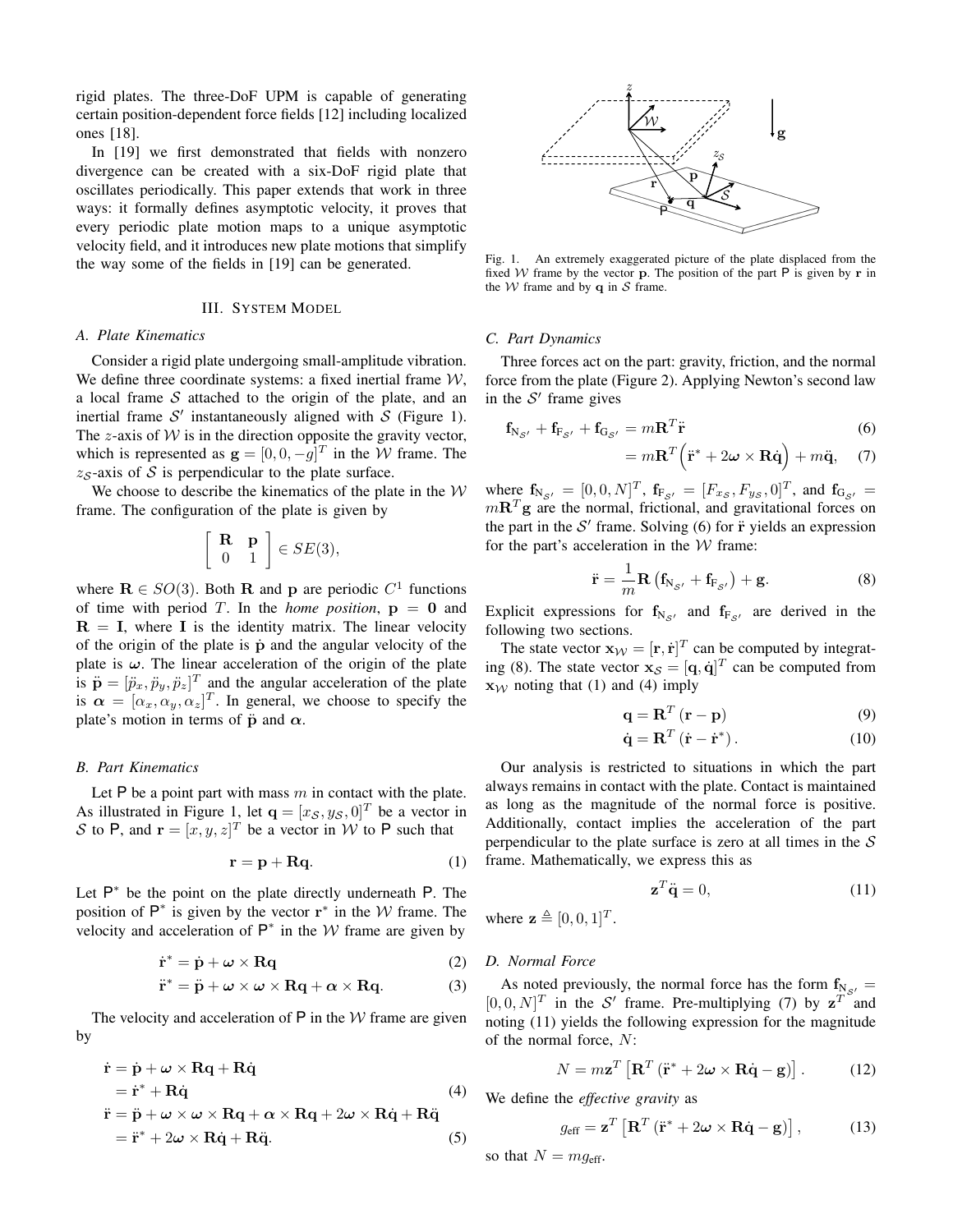

Fig. 2. The three forces that act on the part are due to gravity, friction, and the normal force from the plate. The gravitational force  $f_G$  always acts in the negative z-direction of the W frame, the frictional force  $f_F$  always acts tangent to the plate surface, and the normal force  $f_N$  always acts perpendicular to the plate surface.

## *E. Frictional Force*

We assume Coulomb friction in our model. Since frictional forces can only act in the  $x-y$  plane of the  $S'$  frame we define the matrix  $S_{xy}$  that projects vectors in  $\mathbb{R}^3$  onto the x-y plane.

The frictional force acting on a part located at r depends on the state of the system. There are three cases, which we summarize mathematically as:

$$
\mathbf{f}_{\mathbf{F}_{\mathcal{S}^{\prime}}} = \begin{cases}\n-\mu_k N \frac{\dot{\mathbf{q}}}{\|\dot{\mathbf{q}}\|}, & \|\dot{\mathbf{q}}\| > 0; \\
\mu_s N \frac{\mathbf{S}_{xy} \mathbf{R}^T \ddot{\mathbf{r}}^*}{\|\mathbf{S}_{xy} \mathbf{R}^T \ddot{\mathbf{r}}^*\|}, & \|\dot{\mathbf{q}}\| = 0 \\
\frac{\mathbf{S}_{xy} \mathbf{R}^T \ddot{\mathbf{r}}^*}{\|\mathbf{S}_{xy} \mathbf{R}^T \ddot{\mathbf{r}}^*\|} > \mu_s g_{\text{eff}}; \\
m \mathbf{S}_{xy} \mathbf{R}^T \ddot{\mathbf{r}}^*, & \|\dot{\mathbf{q}}\| = 0 \\
\frac{\mathbf{S}_{xy} \mathbf{R}^T \ddot{\mathbf{r}}^*}{\|\mathbf{S}_{xy} \mathbf{R}^T \ddot{\mathbf{r}}^*\|} \leq \mu_s g_{\text{eff}};\n\end{cases}
$$
\n(14)

where  $\mu_k$  and  $\mu_s$  are the respective kinetic and static coefficients of friction between the part and the plate.

# IV. MAPPING PERIODIC PLATE MOTIONS TO POSITION-DEPENDENT PART VELOCITIES

It is usually difficult to gain conceptual insight into the relationship between plate motion and part motion using the full dynamic model presented in the previous section. However, by running numerical simulations of the system, we observed that there is a unique average velocity  $v_a(r)$  such that a point part at r, moving with any other average velocity (when averaged over one cycle), tends toward  $v_a(r)$ . We call  $v_a(r)$ the *asymptotic velocity at* r. Thus, a part's motion on the plate is given approximately by the position-dependent *asymptotic velocity field*, where the quality of the approximation depends on the rate of convergence to the asymptotic velocity at each location.

The simplified system model presented in this section allows us to justify the position-dependent asymptotic velocity observed in the simulations and leads to further insight about part motion induced by small-amplitude periodic plate motions.

## *A. Simplified System Model*

To simplify the system model, let us assume that the part is sliding at all times. Let us also operate in a regime where the period, linear displacement, and angular displacement of the plate are small enough so that we may assume  $p \approx 0$ and  $\mathbf{R} \approx \mathbf{I}$ . It follows that the part's position vector in the W frame can be approximated as  $\mathbf{r} \approx \mathbf{q} = [x, y, 0]^T$ , and that the gravitational, frictional, and normal forces acting on the part can be considered aligned with the  $W$  axes. In other words, the configuration of the plate is assumed to correspond to the home position at all times.

With the assumptions above, the approximate acceleration of the part in the horizontal plane, denoted by a, is obtained by simplifying the  $x$  and  $y$  components of  $(8)$ :

$$
\mathbf{a} = \begin{bmatrix} \ddot{x} \\ \ddot{y} \\ 0 \end{bmatrix} = S_{xy} \ddot{\mathbf{r}} \approx -\mu_k g_{\text{eff}} \frac{\dot{\mathbf{q}}}{\|\dot{\mathbf{q}}\|}. \tag{15}
$$

The effective gravity  $g_{\text{eff}}$  and the relative velocity vector q˙ that respectively dictate the magnitude and direction of a can be approximated by simplifying (13) and (10) and further assuming that Coriolis and centripetal accelerations are insignificant:

$$
g_{\rm eff} \approx \mathbf{z}^T \left( \ddot{\mathbf{p}} + \boldsymbol{\alpha} \times \mathbf{r} - \mathbf{g} \right) \tag{16}
$$

$$
\dot{\mathbf{q}} \approx \mathbf{S}_{xy} \left( \dot{\mathbf{r}} - \dot{\mathbf{r}}^* \right). \tag{17}
$$

In summary, the simplified system model assumes the part is always sliding, the configuration of the plate always corresponds to the home position, and Coriolis and centripetal accelerations are negligible.

#### *B. Asymptotic Velocity of Sliding Parts*

Let  $v$  and  $v^*$  be the respective velocities of the part and the plate at a location  $r$  projected onto the  $x-y$  velocity plane in the *W* frame. We refer to this plane of velocities as  $V_{xy}$ .

Let  $\mathbf{r}_{xy} = [x, y]^T$ . At a given  $\mathbf{r}_{xy}$ ,  $\mathbf{v}^*$  sweeps out a closed trajectory in  $V_{xy}$  for all periodic plate motions. Let  $\mathcal{CH}^*$ denote the convex hull of this trajectory in the  $V_{xy}$  plane.

Even if the part has a nonzero velocity, we assume its displacement is negligible during a cycle of plate motion. Let us therefore denote by  $\Sigma$  a system consisting of

- 1) a plate undergoing periodic motion;
- 2) a part with a fixed value of  $r_{xy}$ , but with a velocity that may be nonzero, and an acceleration given by (15) of the simplified dynamic model.

The following theorem asserts the existence of a unique asymptotic velocity for this type of system.

*Theorem 1:* For a system  $\Sigma$ , the part asymptotically converges from any initial velocity to a unique stable limit cycle of period T on or inside  $\mathcal{CH}^*$ .

*Sketch of Proof*: We first show that the part's velocity converges asymptotically to  $\mathcal{CH}^*$  in the  $\mathcal{V}_{xy}$  plane. From (15) and  $(17)$ , the part accelerates such that  $\bf{v}$  moves in the direction of  $v^*$  at each instant in the  $V_{xy}$  plane. Recalling that  $v^*$  sweeps out a closed trajectory, it follows that if v is outside of  $\mathcal{CH}^*$ it must always move closer to  $\mathcal{CH}^*$ , and if v is contained in  $\mathcal{CH}^*$  it can never escape.

Now we show that the part's velocity converges to a unique stable limit cycle in  $\mathcal{CH}^*$ . Let  $\mathsf{P}_1$  and  $\mathsf{P}_2$  be two point parts located at  $r_{xy}$  with identical coefficients of kinetic friction,  $\mu_k$ . Let the velocities of P<sub>1</sub> and P<sub>2</sub> in the  $V_{xy}$  plane be  $v_1$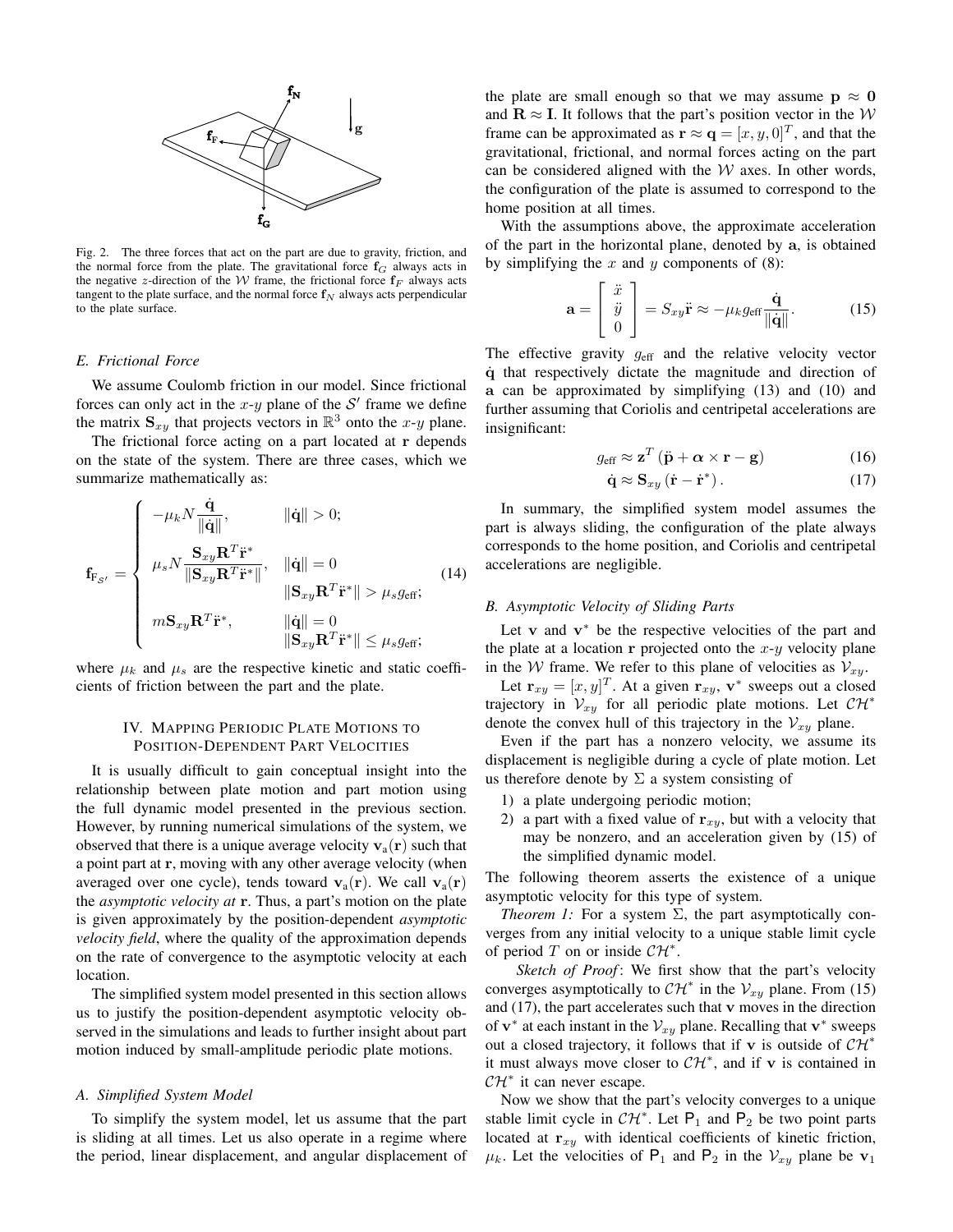and  $\mathbf{v}_2$ . Let  $\Delta v = ||\mathbf{v}_1 - \mathbf{v}_2||$  be the distance between  $\mathbf{v}_1$  and  $v_2$  in the  $V_{xy}$  plane (Figure 3).

From (16) the value of  $g_{\text{eff}}$  is the same for both  $P_1$  and  $P_2$ . Thus, (15) implies that at all times  $P_1$  and  $P_2$  accelerate with equal magnitude in the direction of  $\mathbf{v}^*$  in the  $\mathcal{V}_{xy}$  plane. It immediately follows that  $\frac{d}{dt}(\Delta v) \leq 0$ . The nondecreasing case  $\left(\frac{d}{dt}(\Delta v) = 0\right)$  corresponds to when  $\mathbf{v}_1$ ,  $\mathbf{v}_2$ , and  $\mathbf{v}^*$  are collinear such that  $\mathbf{v}^*$  is not between  $\mathbf{v}_1$  and  $\mathbf{v}_2$ . However, the periodic motion of the plate ensures that there will always be a duration of time  $\tau > 0$  during the cycle when  $v_1$ ,  $v_2$ , and  $v^*$  are not collinear, or  $v_1$ ,  $v_2$ , and  $v^*$  are collinear such that  $\mathbf{v}^*$  is between  $\mathbf{v}_1$  and  $\mathbf{v}_2$ . In either case,  $\frac{d}{dt}(\Delta v) < 0$  during this time, ensuring a contractive mapping over the course of a cycle. Thus, all parts located at  $r_{xy}$  must converge to a unique stable limit cycle on or inside  $\mathcal{CH}^*$  that we call the *asymptotic trajectory at*  $r_{xy}$ . The time-averaged velocity of the points on the asymptotic trajectory at  $r_{xy}$  is the unique asymptotic velocity  $v_a(r_{xy})$ .

Finally, we show that the period of the asymptotic trajectory must be the same as that of the plate. Consider an arbitrary periodic plate motion with period  $T$ . Assume that an asymptotic trajectory at r on or inside  $\mathcal{CH}^*$  exists for this plate motion with period T' such that  $T \neq T'$ .

For the case in which  $T > T'$  there must exist at least one point on the part's asymptotic trajectory that corresponds to at least two different points on the plate's trajectory in the  $V_{xy}$  plane. From (15) and (17), this implies that the part must accelerate in two different directions simultaneously, which is not physically possible.

For the case in which  $T < T'$  there must exist at least two points on the part's asymptotic trajectory that correspond to a single point on the plate's trajectory. Suppose that two parts,  $P_1$  and  $P_2$ , have initial velocities in the  $V_{xy}$  plane corresponding to  $v_1$  and  $v_2$  at the instant when the plate has velocity  $v^*$ . By definition, the velocities of  $P_1$  and  $P_2$  are once again  $v_1$  and  $v_2$  every  $nT'$  seconds, where  $n = 1, 2, 3, \ldots$ However, because *n* can be chosen such that  $nT' > T$ , this is a contradiction since the distance between  $v_1$  and  $v_2$  on or inside  $\mathcal{CH}^*$  must decrease during any cycle of plate motion (i.e., any duration of  $T$  seconds).

Figure 4 shows simulation results that illustrate the ideas presented in Theorem 1. The plots are for the location  $r_{xy}$  =  $(0.06, 0)^T$  m on a plate undergoing the motion described in Figure  $5(k)$ . In Figure  $4(a)$ , two parts with different initial velocities are shown converging to the same asymptotic trajectory in  $\mathcal{CH}^*$ . This is also highlighted in Figure 4(b), which shows  $\Delta v$  decreasing over time, and in Figure 4(c), which shows the individual  $x$  and  $y$  velocities of the two parts converging in time. The markers in Figure 4(a) and (c) are plotted every half cycle to show that the asymptotic trajectory and the plate's trajectory have the same period.

# *C. Computing Asymptotic Velocity*

Theorem 1 allows us to formally define the asymptotic velocity at  $r_{xy}$  as

$$
\mathbf{v}_{\mathbf{a}}(\mathbf{r}_{xy}) = \frac{1}{T} \int_{t}^{t+T} \mathbf{v}'(t)dt,
$$
 (18)



Fig. 3. The  $V_{xy}$  plane at an arbitrary location r, in which the velocity of the plate  $v^*$  sweeps out a closed trajectory. From (15), the tangent to the trajectory of any point part (e.g.,  $v_1$ ) passes through  $v^*$  at each instant.

where  $\mathbf{v}'(t)$  is the unique limit cycle from Theorem 1. For some simple plate motions, the asymptotic velocity field as a function of  $r_{xy}$  can be determined analytically from (18) (see e.g., [19], [17], [20]). Otherwise, it can be determined numerically by computing the asymptotic velocity at a discrete set of points on the plate as follows:

- 1) Set the part's initial velocity to zero.
- 2) Simulate the part dynamics (without updating the position) for one cycle of plate motion.
- 3) Subtract the part's velocity at the end of the cycle from its velocity at the beginning of the cycle. If the magnitude of the difference is not within a predefined tolerance  $\epsilon$ , repeat step 2, but use the part's velocity at the end of the current cycle as its initial velocity for the next cycle.
- 4) Average the part's velocity over the cycle.

## V. ESTIMATING ASYMPTOTIC VELOCITY

Although the asymptotic velocity can always be computed numerically, in this section we explain how to estimate it using the notion of *transient acceleration*. The advantage of this is that the transient acceleration is defined such that it is independent of the part's velocity and therefore does not require simulation to compute.

For some plate motions a qualitative estimate of the transient acceleration can be obtained by simple inspection. This is useful for gaining intuition about the properties of the fields generated by certain classes of plate motions, as discussed in Section VI. It also leads to insight about the inverse problem: finding a plate motion that approximately generates a desired field.

## *A. Transient Acceleration*

Let a point part located at  $r_{xy}$  have an initial velocity  $v = 0$ in the  $V_{xy}$  plane. Unless the part happens to begin exactly on the asymptotic trajectory, there is a transient period during the first few cycles of plate motion in which the part converges to the asymptotic trajectory at  $r_{xy}$ . During the transient period the average acceleration of the part is nonzero in order to bring the average cycle velocity closer to the asymptotic velocity. Thus, to a good approximation, the asymptotic velocity at  $r_{xy}$  is proportional to the average transient acceleration over a small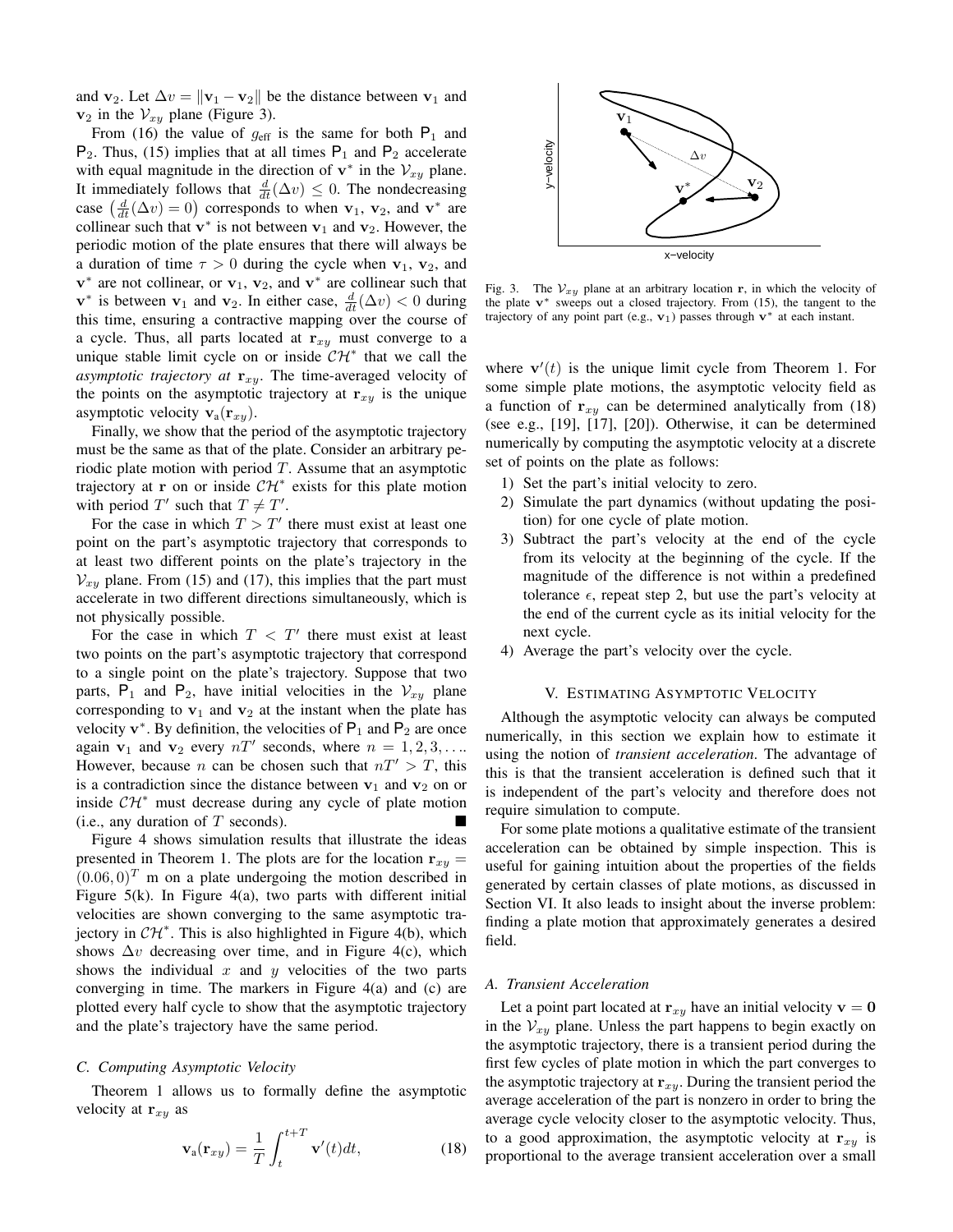

Fig. 4. A detailed look at two parts located at (0.06, 0) m with different initial velocities on a plate undergoing the motion specified in Figure 5(k). The period of the plate's motion is  $T = 0.03$  s, and the markers in (a) and (c) are plotted every half cycle (0.015 s). In (a), the trajectory of the two parts in the  $V_{xy}$  plane is shown for four cycles of plate motion. Both parts rapidly approach a nearly circular asymptotic trajectory centered around  $(-0.01, -0.025)$  m/s that is fully contained the convex hull of the plate's trajectory. The asymptotic trajectory and the plate's trajectory each have two markers per cycle indicating that they have the same period. The distance between the parts' velocities in the  $V_{xy}$  plane rapidly approaches zero without ever increasing, as shown in (b). The  $x$  and  $y$ -components of the velocity are plotted individually vs. time in the top two graphs of (c); the effective gravity is plotted in the bottom graph of (c). The dashed vertical line in (c) denotes the time at which  $g_{\text{eff}}$  is a maximum.

number of cycles at  $r_{xy}$  arising from the initial condition  $v =$  $\mathbf{0}$ .

We use  $(15)$  to estimate the part's acceleration a during the transient. To estimate  $g_{\text{eff}}$  we use (16), rewritten below explicitly in terms of acceleration components:

$$
g_{\text{eff}} \approx \mathbf{z}^T (\ddot{\mathbf{p}} + \boldsymbol{\alpha} \times \mathbf{r} - \mathbf{g}) = \ddot{p}_z + \alpha_x y - \alpha_y x + g. \quad (19)
$$

To estimate  $\dot{q}$  we assume that during the transient period the magnitude of the plate's velocity  $\bf{v}$  is much greater than the part's velocity  $v^*$ . Thus, (17) reduces to

$$
\dot{\mathbf{q}} \approx \mathbf{S}_{xy} \left( -\dot{\mathbf{r}}^{*} \right) = \mathbf{S}_{xy} \left( -\dot{\mathbf{p}} - \boldsymbol{\omega} \times \mathbf{r} \right) = \begin{bmatrix} -\dot{p}_{x} + \omega_{z} y \\ -\dot{p}_{y} - \omega_{z} x \\ 0 \end{bmatrix} . \tag{20}
$$

We make the important observation that in our model of the transient acceleration neither  $g_{\text{eff}}$  nor  $\dot{q}$  depends on the motion of the part: from (19) the *magnitude* of a during the transient is a function of  $\ddot{p}_z$ ,  $\alpha_x$ , and  $\alpha_y$ ; from (20) the *direction* of a during the transient is a function of  $\dot{p}_x$ ,  $\dot{p}_y$ , and  $\omega_z$ . We refer to  $\ddot{p}_z$ ,  $\alpha_x$ , and  $\alpha_y$  as the *out-of-plane acceleration components* of the plate's motion. We refer to  $\dot{p}_x$ ,  $\dot{p}_y$ , and  $\omega_z$  as the *in-plane velocity components*. In-plane velocity components can be obtained by integrating the *in-plane acceleration components*  $\ddot{p}_x$ ,  $\ddot{p}_y$ , and  $\alpha_z$  of the plate's motion.

Intuition about the qualitative properties of the field can often be gained by assuming that the part's dynamics are dominated by the portion of the cycle when  $g<sub>eff</sub>$  (and thus the transient acceleration of the part) is largest. This is discussed below for sinusoidal plate motions.

#### *B. Sinusoidal Motion Primitives*

We now focus on the class of plate motions whose linear and angular acceleration components are sinusoidal with the same frequency, f:

$$
\ddot{p}_x = A_x \sin(2\pi ft + \phi_x) \qquad \alpha_x = A_\theta \sin(2\pi ft + \phi_\theta)
$$
  
\n
$$
\ddot{p}_y = A_y \sin(2\pi ft + \phi_y) \qquad \alpha_y = A_\varphi \sin(2\pi ft + \phi_\varphi)
$$
  
\n
$$
\ddot{p}_z = A_z \sin(2\pi ft + \phi_z) \qquad \alpha_z = A_\psi \sin(2\pi ft + \phi_\psi).
$$

This 11-dimensional space of plate motions is parameterized by the six amplitudes and five phases (one phase is chosen to be zero without loss of generality). We refer to plate motions of this form as *sinusoidal motion primitives*.

To qualitatively estimate the transient accelerations associated with sinusoidal motion primitives we assume that the frictional force during the instant in the cycle when  $g<sub>eff</sub>$  is a maximum dominates the overall part dynamics. Thus, the average magnitude of a during the transient period is roughly proportional to the maximum value of  $g_{\text{eff}}$ . Similarly, the average direction of a during the transient period roughly corresponds to the direction of  $\dot{q}$  at the instant when  $g_{\text{eff}}$  is a maximum.

As an example, consider the point  $\mathbf{r}_{xy} = (0.06, 0)^T$  m on a plate undergoing the motion given in Figure 5(k) with period  $T = 0.03$  s. The circular trajectory of the plate's velocity  $v^*$ is depicted in Figure 4(a). In Figure 4(c) we see that  $g<sub>eff</sub>$  is a maximum at  $t = \frac{3}{4}T$ . By examining the x and y velocities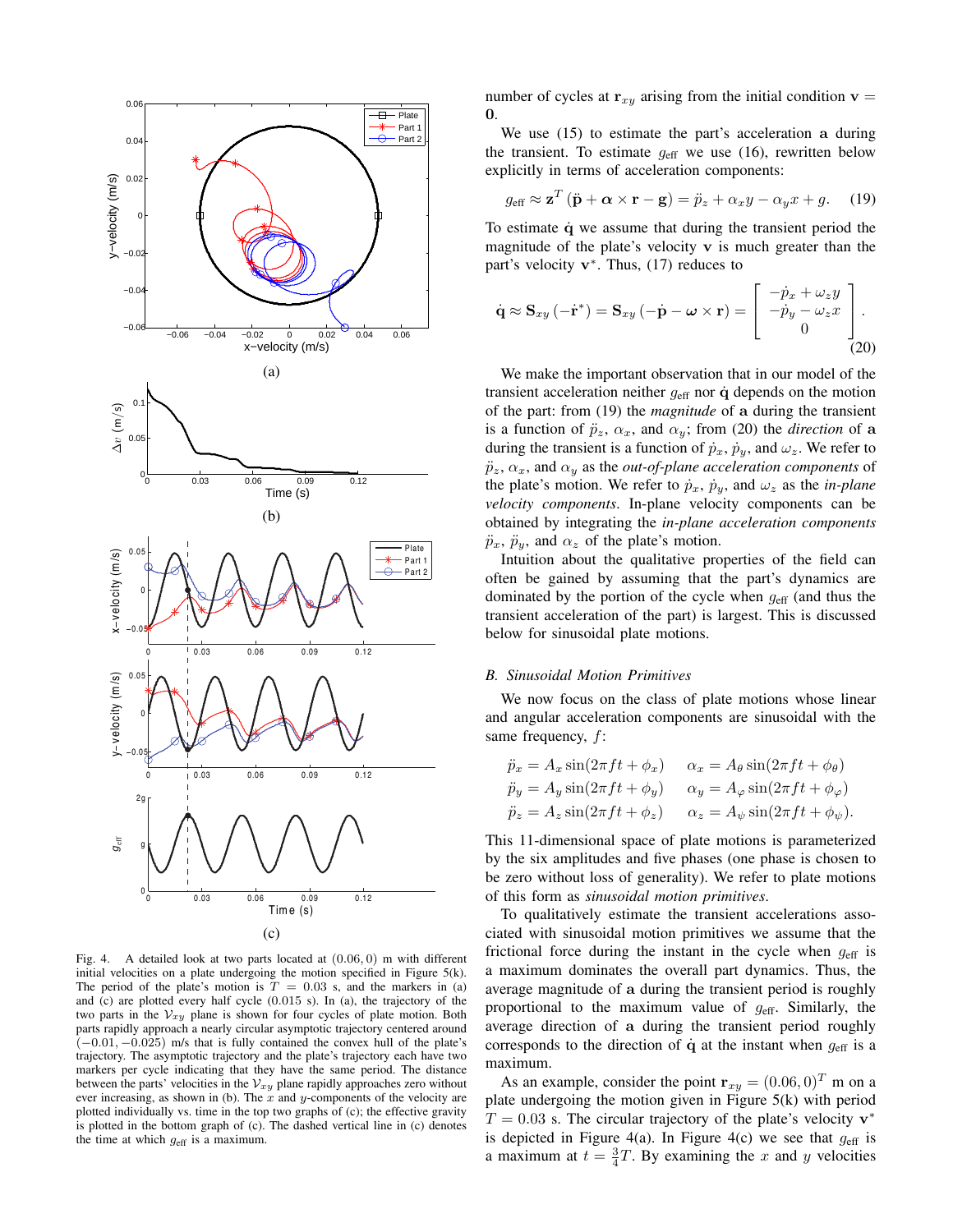of the plate at this time we expect the asymptotic velocity to have a negative y-component and no x-component. This is very nearly true—the asymptotic trajectory to which the parts are converging in Figure  $4(a)$  has an average y-velocity that is negative and an average  $x$ -velocity that is very close to zero, although slightly negative.

# VI. ASYMPTOTIC VELOCITY FIELDS ARISING FROM SINUSOIDAL MOTION PRIMITIVES

In this section we look at two classes of sinusoidal motion primitives. For these classes, we use estimates of transient accelerations to predict the qualitative behavior of the asymptotic velocity fields. Numerically calculated versions of these fields, as well as several other fields, are shown in Figure 5. Below each field is the sinusoidal motion primitive from which the field is generated and the approximate form of the asymptotic velocity. Six seconds of simulated motion of a point part starting from rest is overlaid on each field. The simulation and the fields are based on the full dynamic system model given in Section III (using the simplified system model in Section IV to generate the fields gives visually indistinguishable results). After a brief transient period, agreement between the simulated motion and the asymptotic velocity field is very good in all cases.

# *A. Combining In-Plane Translation with Out-of-Plane Rotation: Nodal Line Fields*

The class of *nodal line* sinusoidal motion primitives combine the in-plane acceleration components  $\ddot{p}_x$  and  $\ddot{p}_y$  with the out-of-plane acceleration components  $\alpha_x$  and  $\alpha_y$  as follows:

$$
\ddot{p}_x = A_x \sin(2\pi ft) \qquad \alpha_x = A_\theta \sin(2\pi ft + \phi)
$$
  
\n
$$
\ddot{p}_y = A_y \sin(2\pi ft) \qquad \alpha_y = A_\varphi \sin(2\pi ft + \phi).
$$

From (19) and (20), the effective gravity and relative velocity vector can be written as

$$
g_{\text{eff}} \approx A_{\theta} \sin(2\pi ft + \phi) y - A_{\varphi} \sin(2\pi ft + \phi) x + g
$$

$$
\dot{\mathbf{q}} \approx \begin{bmatrix} -\dot{p}_x \\ -\dot{p}_y \\ 0 \end{bmatrix} = \begin{bmatrix} \frac{A_x}{2\pi f} \cos(2\pi ft) \\ \frac{A_y}{2\pi f} \cos(2\pi ft) \\ 0 \end{bmatrix}.
$$

We note that  $g_{\text{eff}}$  is position-dependent; its maximum value increases with distance from the line through the origin in the direction of  $(A_{\theta}, A_{\varphi})$ . We refer to this line as a nodal line. We also note that  $\dot{q}$  is position-independent and points in the direction of the vector  $(A_x, A_y)$ . It follows that during the transient period a part will accelerate in a direction corresponding to  $\pm(A_x, A_y)$  with a magnitude that scales with its distance from the nodal line.

Let us examine the special case where  $A_y = A_\theta = 0$ , implying that  $\dot{q}$  is always aligned with the x-axis and that the maximum value of  $g<sub>eff</sub>$  increases with distance from the y-axis. Thus, we expect the magnitude of the transient acceleration to increase with distance from the y-axis. Further, whenever  $g<sub>eff</sub>$ is a maximum on one side of the  $y$ -axis it is a minimum on the other side. This introduces an asymmetry that causes the direction of the part's transient acceleration to differ on opposite sides of the y-axis. Depending on the phase  $\phi$  the part will accelerate toward or away from the nodal line.

For example, if  $\phi = \frac{3}{2}\pi$ ,  $g_{\text{eff}}$  and  $\dot{q}$  are out of phase with each other for positions satisfying  $x < 0$  (i.e., for parts with negative  $x$ -positions, the plate moves in the positive x-direction during the instant in the cycle when  $g<sub>eff</sub>$  is a maximum). On the other hand, the plate moves in the negative x-direction during the instant in the cycle when  $g<sub>eff</sub>$  is a maximum for parts satisfying  $x > 0$ . It follows that during the transient period parts with  $x < 0$  tend to get accelerated in the positive x-direction whereas parts with  $x > 0$  tend to get accelerated in the negative x-direction. As illustrated in Figure 5(c), the asymptotic velocity field for this case corresponds to a squeeze field converging on the  $y$ -axis. We refer to this as a LineSink field.

In general, the class of nodal line sinusoidal motion primitives create a nodal line of zero velocity in the direction of the rotation axis (i.e., the direction of the vector  $(A_{\theta}, A_{\varphi})$ ). The value of  $\phi$  determines whether the nodal line is attractive or repulsive. As illustrated in Figure 5(e)-(g),  $A_x$ ,  $A_y$ ,  $A_\theta$ ,  $A_{\varphi}$ , and  $\phi$  can be chosen to create fields such as SkewSink, SkewSource, and Shear.

# *B. Combining In-Plane Translation with Out-of-Plane Rotation: Nodal Fields*

The class of *nodal* sinusoidal motion primitives combine the in-plane acceleration components  $\ddot{p}_x$  and  $\ddot{p}_y$  with the outof-plane acceleration components  $\alpha_x$  and  $\alpha_y$  as follows:

$$
\ddot{p}_x = A_x \sin(2\pi ft) \qquad \alpha_x = A_\theta \sin(2\pi ft + \phi)
$$
  
\n
$$
\ddot{p}_y = A_y \sin(2\pi ft + \pi/2) \qquad \alpha_y = A_\varphi \sin(2\pi ft + \pi/2 + \phi).
$$

From (19) and (20), the effective gravity and relative velocity vector can be written as

$$
g_{\text{eff}} \approx A_{\theta} \sin(2\pi ft + \phi) y - A_{\varphi} \sin(2\pi ft + \pi/2 + \phi) x + g
$$

$$
\dot{\mathbf{q}} \approx \begin{bmatrix} -\dot{p}_x \\ -\dot{p}_y \\ 0 \end{bmatrix} = \begin{bmatrix} \frac{A_x}{2\pi f} \cos(2\pi ft) \\ -\frac{A_y}{2\pi f} \sin(2\pi ft) \\ 0 \end{bmatrix}.
$$

The relative velocity  $\dot{q}$  is position-independent and rotates at a constant rate with a constant magnitude. This implies that the part can potentially accelerate in any direction at any location during the transient period. However, we can rule out many possibilities by examining  $g_{\text{eff}}$ . In particular, we expect the transient acceleration to be an odd function of position because when  $g_{\text{eff}}(x, y, t)$  is a maximum  $g_{\text{eff}}(-x, -y, t)$  is a minimum. Further, the magnitude of the transient acceleration should increase with distance from the origin because the maximum value of  $g<sub>eff</sub>$  increases in this manner.

In general, nodal sinusoidal motion primitives create fields with a node of zero velocity at the origin of the plate. The value of  $\phi$  determines whether the node is attractive or repulsive as well as whether the field is oriented clockwise or counterclockwise. The values of  $A_x$ ,  $A_y$ ,  $A_\theta$ , and  $A_\varphi$ determine the strength, orientation, and eccentricity of the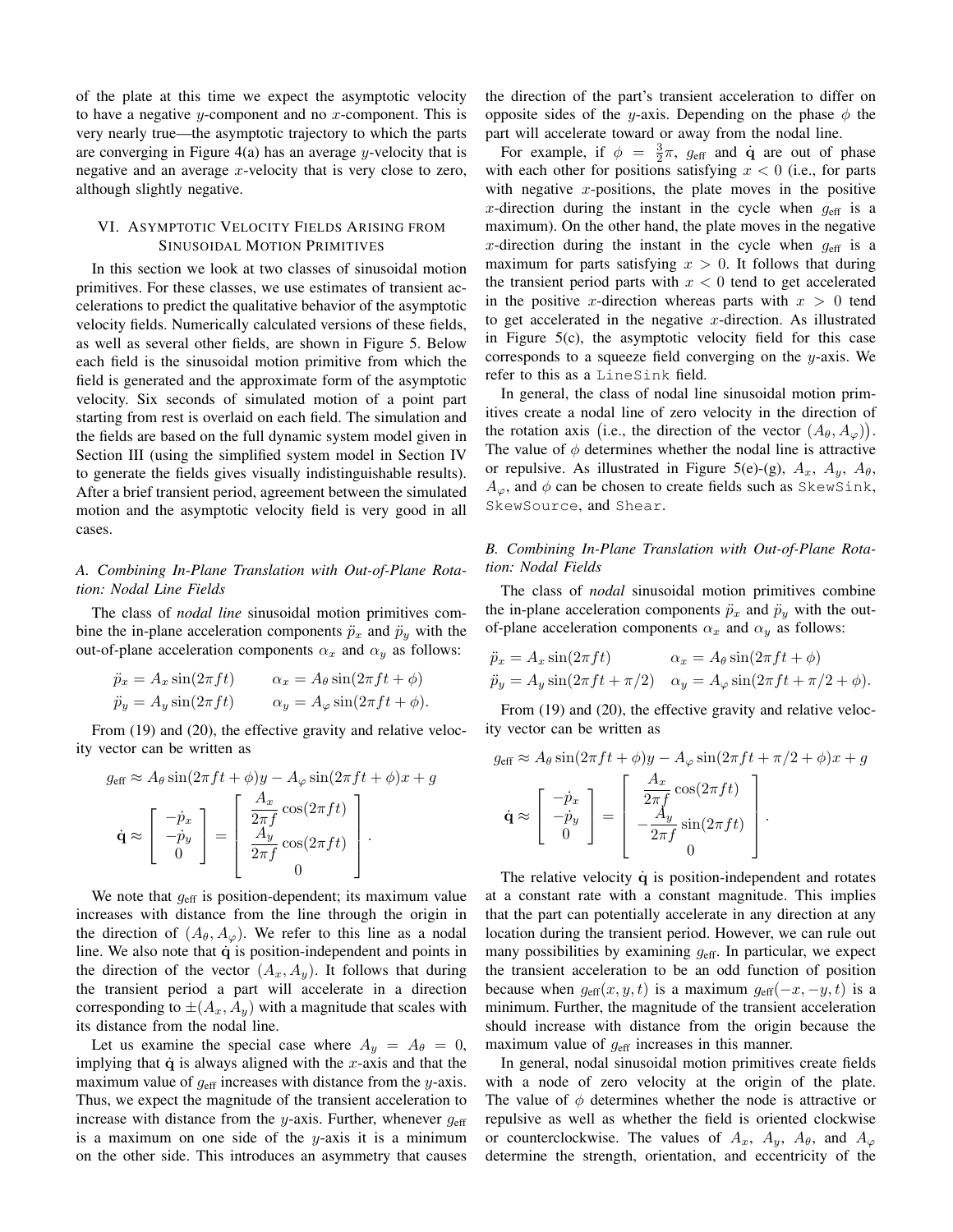

Fig. 5. Numerically calculated asymptotic velocity fields based on the full dynamic model corresponding to sinusoidal motion primitives (when the fields are calculated with the simplified dynamic model the results are visually indistinguishable). The fields are calculated for a point part with  $\mu_k = \mu_s = 0.3$ . Arrows are drawn in 2 cm increments. The arrows are missing in the corners of (i)–(l) because the part lost contact with the plate at those locations before reaching an asymptotic velocity. The sinusoidal motion primitive for each field is listed below it; linear and angular accelerations are in m/s<sup>2</sup> and rad/s<sup>2</sup> respectively. All acceleration components have a frequency of 33 Hz ( $T = 0.03$  s). Below each sinusoidal motion primitive is an approximate form of the asymptotic velocity field given in units of m/s. Overlaid on each asymptotic velocity field is a six second (200 cycle) simulation of a point part starting from rest incorporating the full system dynamics. The position of the part is plotted every 0.3 seconds (every 10 cycles).